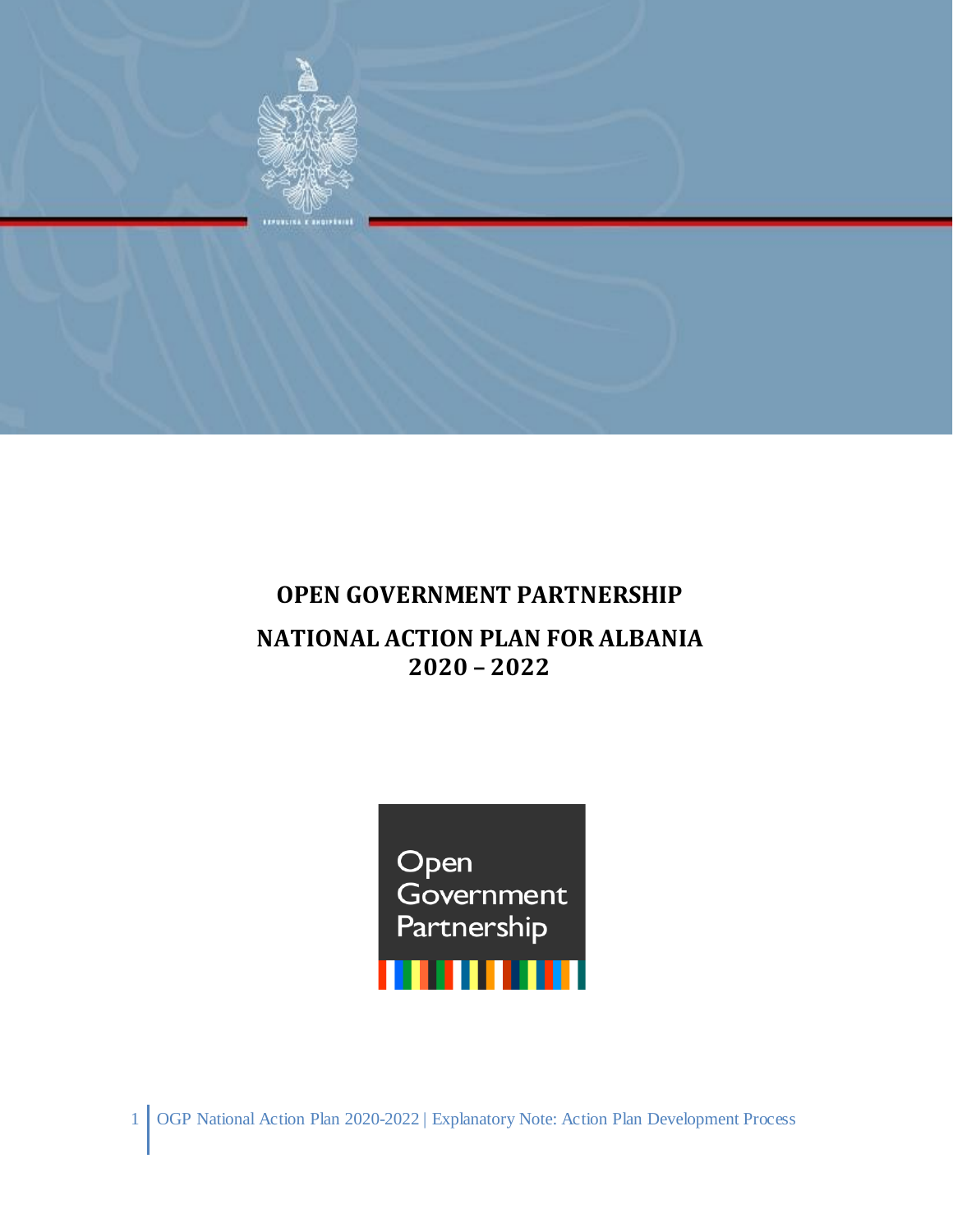# **Explanatory Note Action Plan Development Process**

Following the official launch of the Open Government Partnership (OGP), the Albanian Government extends support to the values promoted by this multilateral initiative. The Open Government Partnership (OGP) is one of the most important instruments to promote government transparency globally, increase civic participation in public life, and use new technologies to improve administrative efficiency and combat corruption.

#### **To facilitate improved coordination, oversight, accountability and stakeholder involvement in the development of the upcoming action plan the Technical Secretariat acts as the Albanian Government Point of Contact (POC)[1](#page-1-0).**

The development of the 2020-2022 OGP Action Plan have taken place betrween July 2020 and December 2020. The subsequent sections outline the overall stages of the development process and the intermedary steps towards its completion and finalizatin.

*Figure 1: Primary Stages of Albania's 2020-2022 OGP Action Plan Development Process*



<span id="page-1-0"></span> $^{\rm 1}$  The Dev elopment and Good Governance Department within the Office of the Prime Minister acts as the Technical Secretariat for the OGP 2020-2022 Action Plan dev elopment pr ocess**.**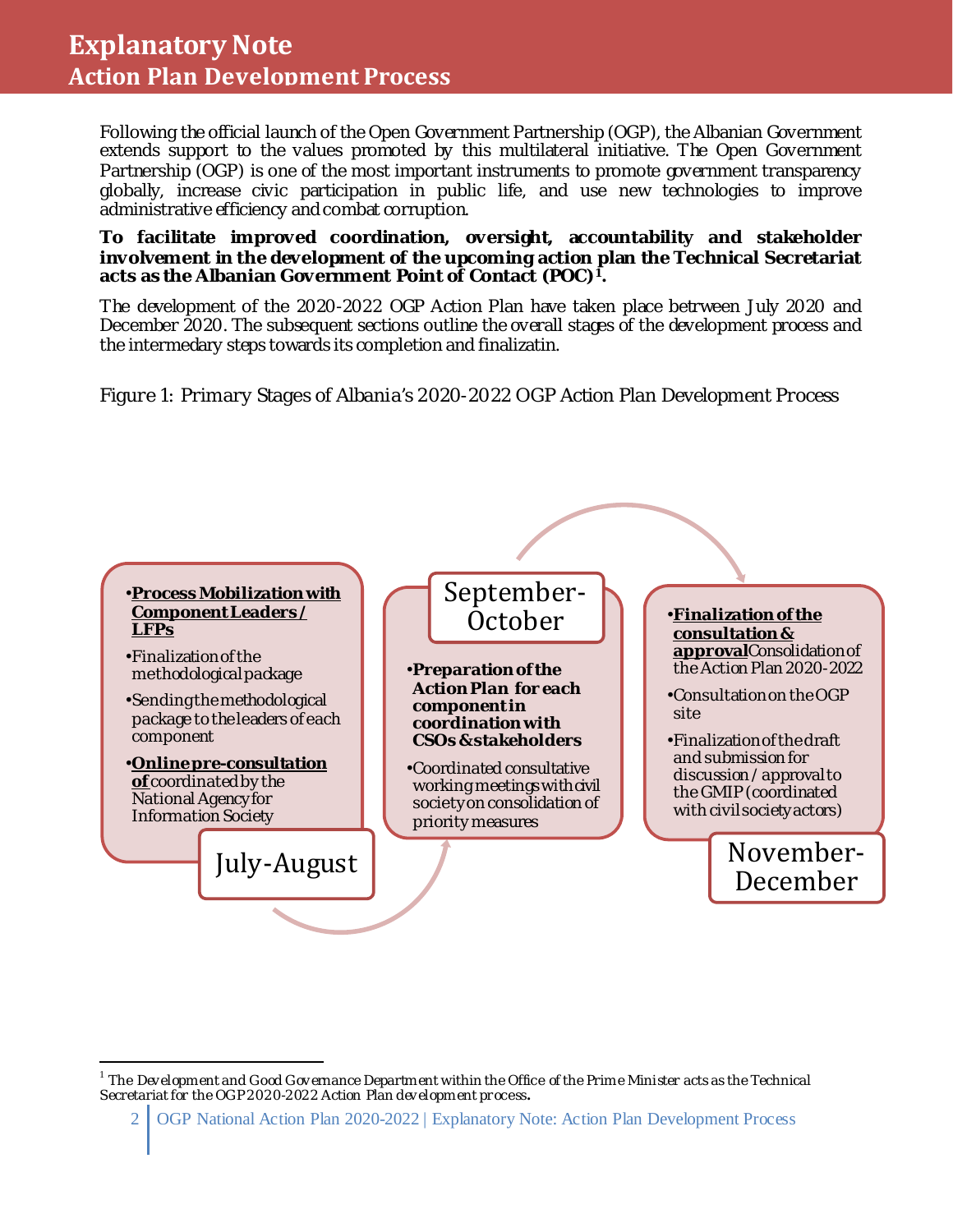

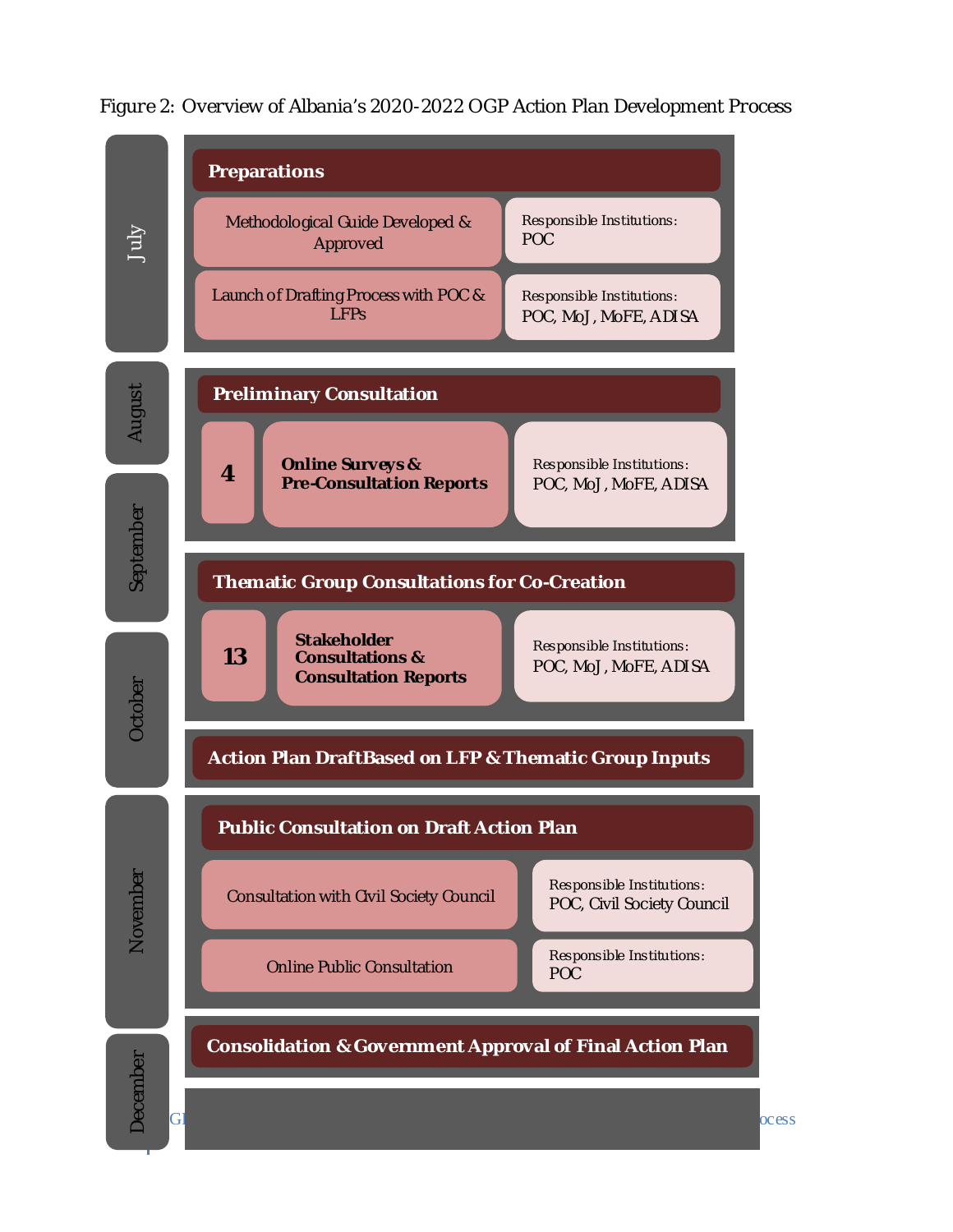### **Action Plan Submitted to OGP**

### **Preparations**

#### **July 2020**

- **Methodology:** The Government Point of Contact (POC) developed the methodology framework for the development of the OGP Action Plan 2020-2022. The framework is based on the mechanisms and processes related to Albania's Integrated Planning System.
- **Policy Areas of Focus and Lead Focal Point Institutions Selected:** Anti-Corruption, Digital Governance, Access to Justice and Fiscal Transparency have been selected in a consultative approach as the policy areas of focus for the 2020-2022 OGP Action Plan. These policy areas have been elaborated by the LFPs (Ministry of Justice, the Ministry of Finance, the National Agency for the Information Society and the Agency for Services) and centrally managed and coordinated by the POC. **4**
	- **Approval of Methodological Framework:** Methodological package officially approved and launched. Official Letter Package by the Deputy Prime Minister to the 4 Lead Focal Point Institutions (LFPs).
	- **Management Calendar:** Designed to facilitate accountability and ensure all procedures are appropriately followed the POC has created a management calendar with all intermediary tasks involved in the development of the action plan.
	- **Launch of Action Plan Development Process:** Launch meeting with 4 Secretariats/ 4LFP& presentation of the process and division of tasks.

## **Preliminary Consultation**

**July - August 2020**

- **Key Stakeholders Identified:** Each LFP have identified the Civil Society Organizations (CSOs) relevant to their respective policy area of focus. CSOs are predominately chosen from the Agency for Support of Civil Society's list of registered CSOs in order to identify and contact all CSOs whose focus is either directly or indirectly related to their policy area of focus. **>150**
	- **Pre-Consultation Surveys Designed and published:** The LFP, with technical support from the POC, each design a pre-consultation survey to identify main issues on the policy area of focus, identify the priorities of stakeholders and identify priority areas to improve engagement ahead of the consultation period. **4**
	- **Pre-Consultation Surveys Implemented through OGP web:** The pre-consultation surveys go live and over 200 stakeholders are invited to contribute and feedback. **4**
	- **Pre-Consultation Report Template Designed:** The POC designed a pre-consultation report template to ensure all stakeholder contributions are recorded in a standard and unified template in order to considered and that all policy areas are reported on in a unified manner that promoted transparency and accountability. **1**
		- 4 OGP National Action Plan 2020-2022 | Explanatory Note: Action Plan Development Process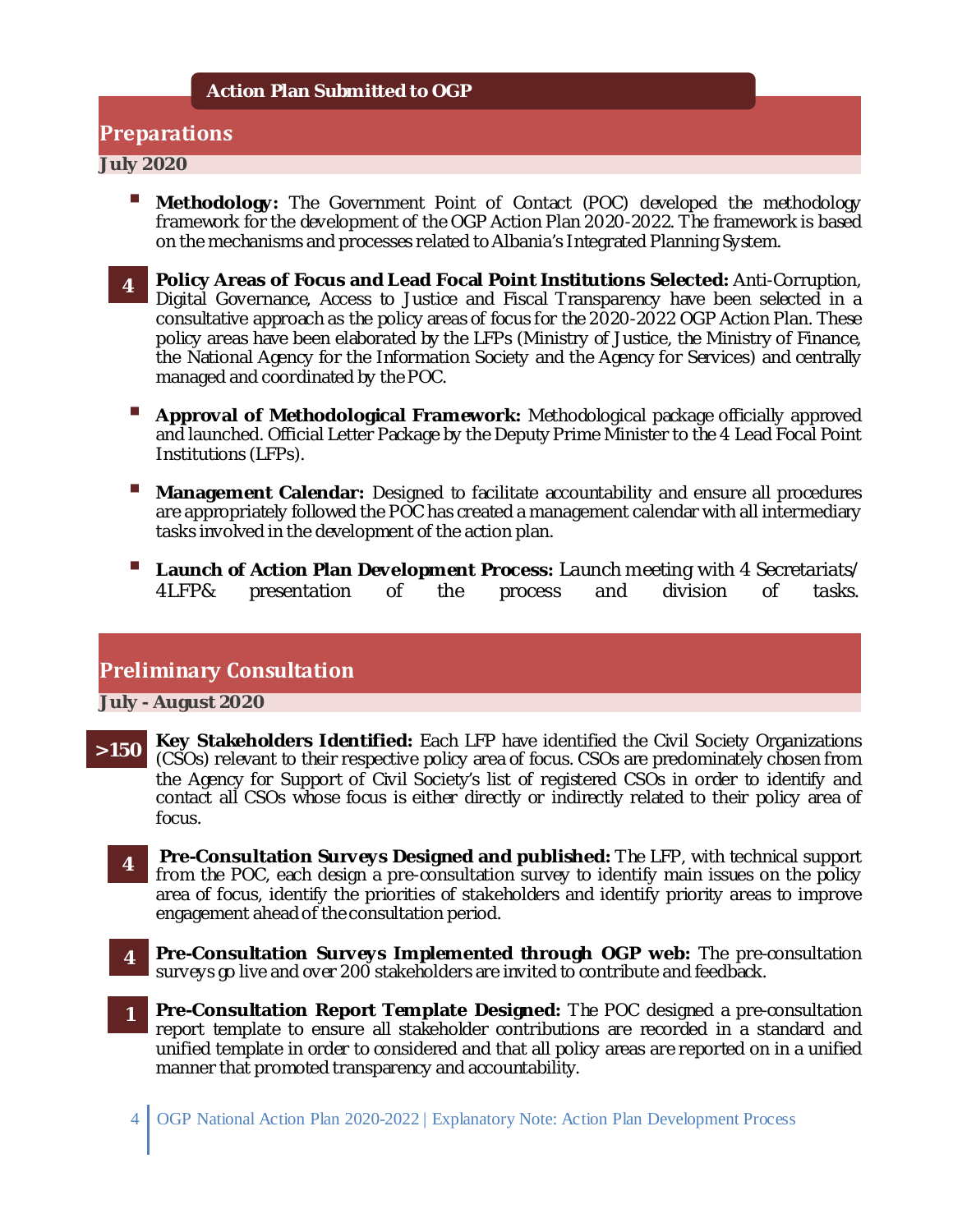- **Pre-Consultation Survey Reports Completed:** Each LFP have submitted a preconsultation report to the POC. **4**
- **POC Feedback on Pre-Consultation Reports:** The POC have provided structured feedback on each report to support improved stakeholder engagement and promote quality and consistency in reporting. **4**
- **Pre-Consultation Reports Published on the OGP web with the results/feedback from CSO Survey 4**
	- **Stakeholders Invited to Participate in upcoming thematic group consultations based on the results received from the 1st round of the consultation**

### **Thematic Group Consultations for Co-Creation on the NAP 2020-2022**

**September 2020**

- **Briefs Created for Stakeholders:** The POC designed a general OGP information brief and a specific policy brief for each of the four proposed policy focus areas. **5**
- **Stakeholder Feedback Tools Designed and Distributed to Stakeholders and Published on OGP website. 2**
- **Consultation Report Template Designed for the feedback 1**
- **Thematic Group Stakeholder/CSO Consultations Conducted and published all the evidences in the OGP web 6**
	- **Weekly strategy meetings held between POC and LFPs to Facilitate and Improve Consultation Process**
	- **On-Going updates to OGP Website with new materials/tools for improving the co-creation process developed**

#### **October 2020**

- **<sup>7</sup> Thematic Group Stakeholder Consultations Conducted and published all the evidences in the OGP web 7**
	- **Weekly strategy meetings held between POC and LFPs to Facilitate and Improve Consultation Process**
	- **On-Going Updates to OGP Website with new Materials**
- **13 Consultation Reports Produced:** Each LFP submitted a consultation report to the POC following each consultations. The reports capture stakeholder discussion and contributions and identify main priorities and suggestions made by stakeholders/CSOs/participants. **13**
	- 5 OGP National Action Plan 2020-2022 | Explanatory Note: Action Plan Development Process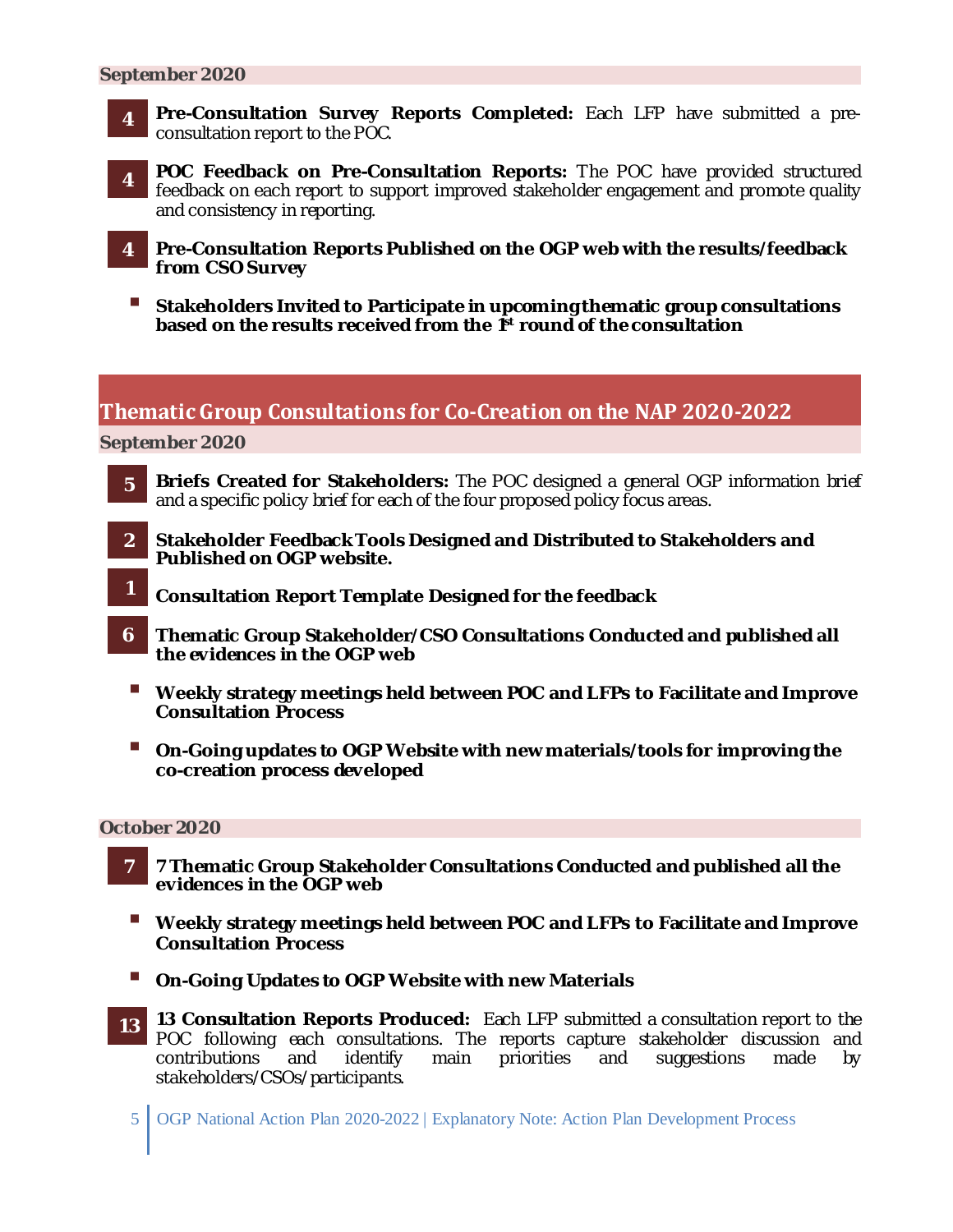- 13 POC Feedback on Consultation Reports: The POC provides structured feedback on each report to support improved stakeholder engagement and promote quality and consistency in reporting.
- **13 Consultation Reports for the all consultations meeting have been published 13 in the OGP web**
	- **<sup>1</sup> overall consultation Report for the entire consultations meeting have been published in the OGP web produced by POC**

## **Action Plan Draft Based on LFP & Thematic Group Inputs**

**October 2020**

**1**

- **Situation Analysis Drafted by each of the LFPs 4**
- **Commitments and all accompanying materials drafted by the LFPs 4**
- **Consolidation of proposed Action Plan Commitments**
- **Consolidation of all Stakeholder Comments and Inputs**
- **Design of Feedback Tools for Public Consultation**
- **On-Going Updates to OGP Website with New Materials**

## **Public Consultation on Draft Action Plan**

**November 2020**

- **Online Public Consultation of Draft 2020-2022 Albanian National OGP Action Plan**
- **Consultation Meeting with the National Council of the Civil Society (NCCS)**
- **All the materials/evidences of the meeting have been published on the OGP web**
- **1 Report for the consultation meeting produced and published on the OGP web**